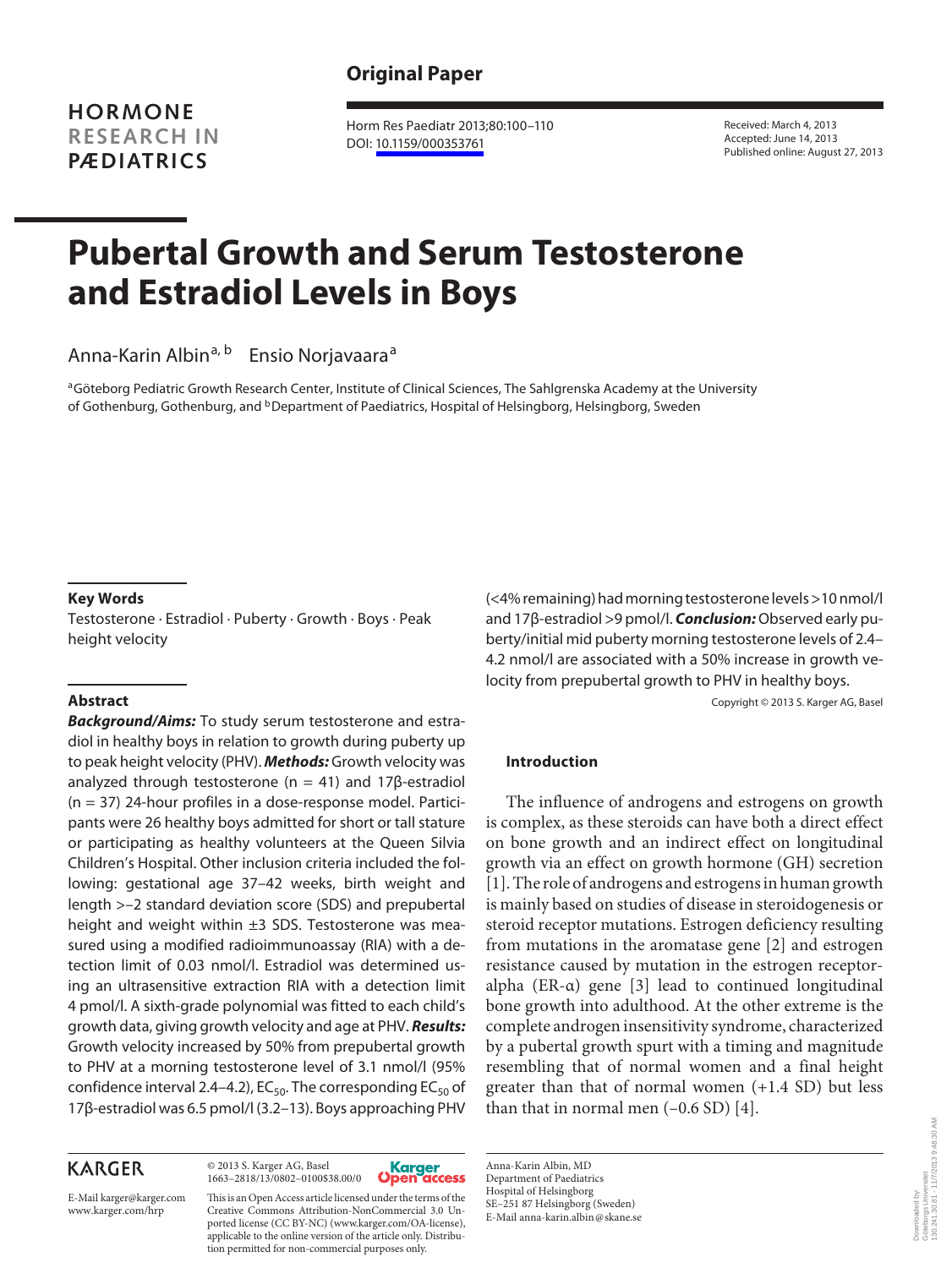Nonaromitazable androgens such as DHT and oxandrolone can increase growth velocity in boys with delayed puberty and in girls with Turner syndrome, possibly via a direct stimulating effect on the growth plate, as the effect of androgens on GH secretion is mediated through estrogens both in girls and boys [1, 5]. Estrogens have a similar effect on growth in boys and girls in the pubertal growth spurt and are also important in terminating linear growth. In girls, the start of the pubertal growth spurt precedes breast development and suggests that the increase in growth starts at lower levels of estradiol compared to the levels needed for the development of secondary sexual characteristics [6]. Boys reach their peak height velocity (PHV) on average nearly 2 years later than girls, although the boys' genitalia begin to develop only about 6 months later than girls' breast development [7] . The levels of estradiol are significantly higher in prepubertal girls compared to prepubertal boys, which could explain the differences in age of pubertal onset and epiphyseal maturation [8–11]. The association between testosterone and estradiol levels and pubertal growth is not fully understood. Increased knowledge of the relationship between sex steroids and pubertal growth is important to be able to optimize the treatment of children with various growth and puberty disorders. For example, it would be possible to start pubertal hormone replacement therapy in children with hypophyseal insufficiency without negative impact on growth at the same age as their peers enter puberty.

 To evaluate sex steroids in children, high specificity and sensitivity of the analytical methods are needed. Androgen levels throughout puberty and the diurnal variation in boys are well described [12-16]. In the lab at the Göteborg Pediatric Growth Research Center (GP-GRC) at Queen Silvia Children's Hospital in Gothenburg, Sweden, a sensitive modified radioimmunoassay (RIA) with an assay sensitivity of 0.03 nmol/l is used to determine concentrations of serum testosterone [15]. This method detects testosterone levels in prepubertal and pubertal children with the same accuracy as liquid chromatography tandem mass spectrometry [17] . However, determination of levels of 17β-estradiol in boys is often limited by the sensitivity of available assays or lack of specificity. It is well established that direct immunoassays do not perform well in measuring low concentrations of estradiol [18–21] . In this study we use a validated ultrasensitive extraction RIA designed for measuring low 17β-estradiol concentrations; this RIA has been in use for almost 2 decades and includes reference values for 17β-estradiol in different pubertal stages [20, 22]. This

method has a detection limit of 4 pmol/l and has been shown to distinguish prepubertal values from early pubertal values [20, 22].

 We hypothesized that the low levels of testosterone seen in early and initial mid puberty in boys are associated with increased growth. The primary objective of the study was to determine the relationship of testosterone levels to growth and the secondary objective was to determine the relationship of estradiol levels to growth during the pubertal growth spurt up to PHV by determining the sex steroid levels associated with a 50% increase in prepubertal growth velocity up to PHV.

## **Subjects and Methods**

## *Study Group*

 A total of 26 healthy boys born between 1972 and 1984 participated in this study; they had been referred due to short  $(n = 15)$ or tall  $(n = 3)$  stature or had been recruited previously as healthy volunteers  $(n = 8)$  in studies at the GP-GRC at the Queen Silvia Children's Hospital in Gothenburg, Sweden. Boys born small for gestational age (<2 SD of birth weight and height) were excluded. None of the boys had been treated with GH, and short boys with GH deficiency were excluded, based on 24-hour GH measurement or on the results of an arginine insulin tolerance test. At least one 24-hour profile of testosterone and 17β-estradiol was assessed in each boy, although some boys had multiple 24-hour profiles of both testosterone and 17β-estradiol [testosterone: 2 (n = 4), 3 (n = 2), 4 (n = 1), 6 (n = 1); 17 $\beta$ -estradiol: 2 (n = 3), 3 (n = 1), 5 (n = 2)]. Profiles of 24-hour testosterone and 17β-estradiol were analyzed from prepuberty up to 3 months after age at PHV. The 17β-estradiol and testosterone profiles of some of the participants have been published elsewhere [12, 15, 22].

 Growth data were collected from child healthcare centers, school health services and the GP-GRC. Boys with prepubertal growth consistently beyond the range ±3 standard deviation score (SDS) in height or weight according to Swedish growth reference values for healthy children were excluded [23] . Pubic hair development was assessed according to Tanner [24] and testicular volumes were determined by orchidometer [25] . Bone age was measured and was evaluated by the same radiologist at the Queen Silvia Children's Hospital in Gothenburg, Sweden, according to Tanner-Whitehouse 2 [26] . Assent was obtained from the boys and written informed consent was obtained from their parents for future analysis of these data. The Regional Ethics Committee at Sahlgrenska Academy at the University of Gothenburg approved the research protocol. Demographic and auxiliary parameters for the boys in the study group are shown in table 1.

## *Study Design*

Blood Sampling

 In the 26 boys, a total of forty-one 24-hour serum profiles of sex steroids were obtained. In the steroid analysis, testosterone was prioritized and only 37 profiles of 17β-estradiol were obtained. The boys stayed in hospital for 2 days for each serum pro-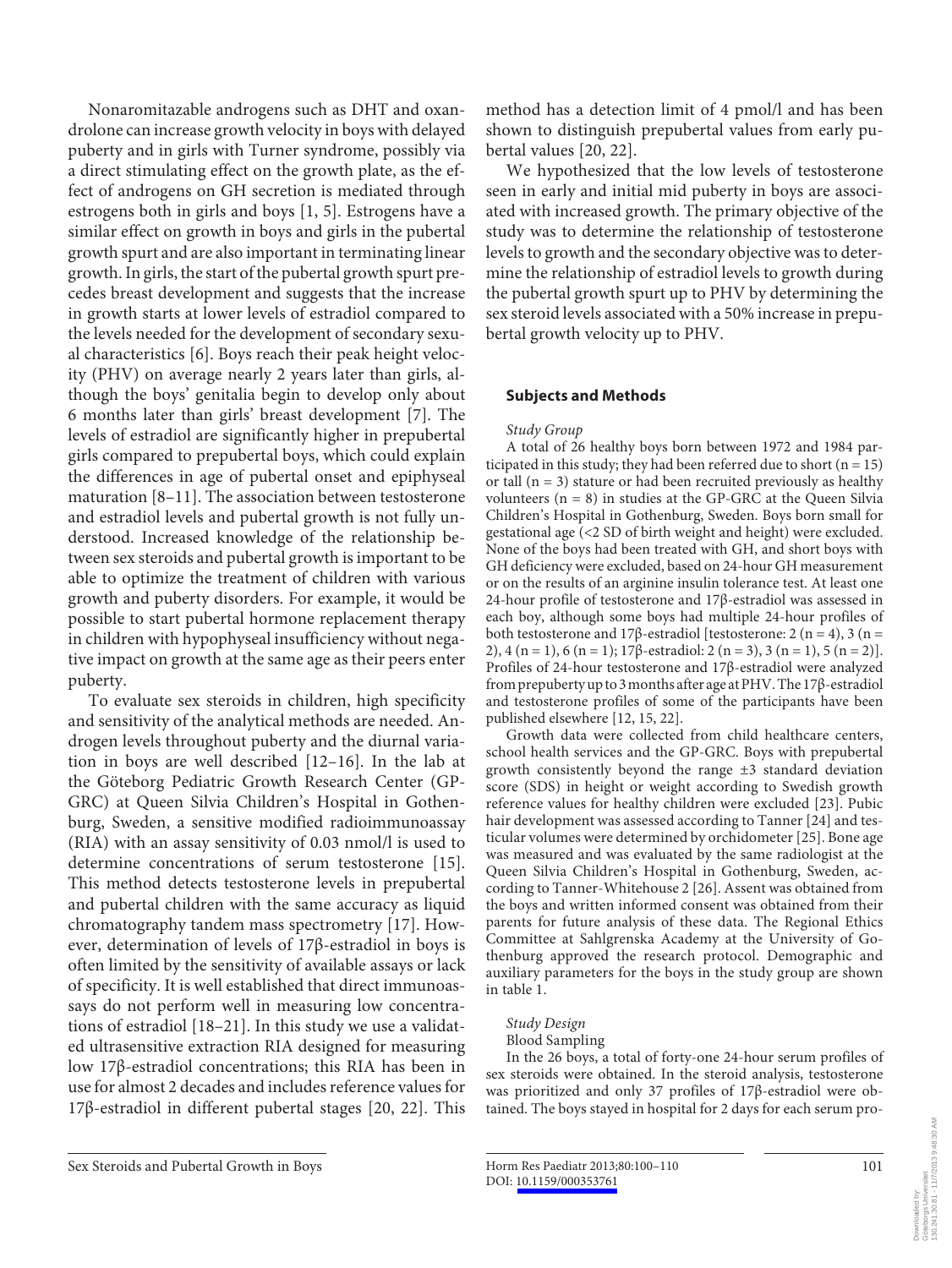**Table 1.** Demographic and auxiliary parameters at time of 24-hour sex steroid profile for all boys

| Patient<br>No. | Age at 24-hour<br>sex steroid<br>profile, years | Height,<br>cm | Height,<br>SDS | Weight,<br>kg | Weight,<br><b>SDS</b> | Pubic hair<br>(Tanner<br>stage) | Testicular<br>volume, ml | Bone age<br>TW2, years | Calculated<br>age at PHV,<br>years | Calculated<br>growth velocity,<br>cm/year |
|----------------|-------------------------------------------------|---------------|----------------|---------------|-----------------------|---------------------------------|--------------------------|------------------------|------------------------------------|-------------------------------------------|
| $\mathbf{1}$   | 12.7                                            | 144.5         | $-1.2$         | 38.0          | $-0.4$                |                                 |                          |                        | 15.8                               | 4.7                                       |
| 2              | 12.4                                            | 165.7         | 2.1            | 50.5          | 1.7                   | 3                               | 12                       |                        | 13.7                               | 6.8                                       |
| 2              | 13.4                                            | 172.7         | 1.8            | 56.6          | 1.5                   | 3                               | 12                       |                        | 13.7                               | 7.6                                       |
| 3              | 11.9                                            | 151.6         | 0.5            | 37.0          | 0.0                   | $\overline{2}$                  | $\overline{4}$           | 11.9                   | 12.6                               | 8.4                                       |
| $\overline{4}$ | 8.7                                             | 135.5         | 0.6            | 29.8          | 0.7                   | $\mathbf{1}$                    | $\mathbf{1}$             | 6.1                    | 14.7                               | 7.5                                       |
| $\overline{4}$ | 9.4                                             |               |                |               |                       | $\,1$                           |                          |                        | 14.7                               | 6.8                                       |
| $\overline{4}$ | 11.4                                            | 151.3         | 0.9            | 36.0          | 0.2                   | $\mathbf{1}$                    | $\overline{c}$           | 10.4                   | 14.7                               | 4.9                                       |
| $\overline{4}$ | 12.5                                            | 157.6         | 0.8            | 40.1          | 0.1                   | $\mathbf{1}$                    | $\overline{\mathbf{4}}$  |                        | 14.7                               | $5.5\,$                                   |
| $\overline{4}$ | 13.3                                            | 160.9         | 0.5            | 42.0          | $-0.2$                | $\overline{3}$                  | 5                        | 11.9                   | 14.7                               | 6.4                                       |
| $\overline{4}$ | 14.1                                            | 166.9         | 0.4            | 46.0          | $-0.3$                | $\overline{4}$                  | $10\,$                   | 13.3                   | 14.7                               | 7.3                                       |
| 5              | 11.8                                            | 154.0         | 0.9            | 41.5          | 0.8                   | $\mathbf{1}$                    | $\overline{2}$           | 11.8                   | 13.6                               | 5.8                                       |
| 5              | 13.5                                            | 165.5         | 0.9            | 51.4          | 0.9                   | $\mathbf{1}$                    | 10                       | 13.5                   | 13.6                               | 9.8                                       |
| 6              | 14.1                                            | 160.2         | $-0.4$         | 47.0          | $-0.1$                | $\overline{2}$                  | 10                       | 12.8                   | 14.2                               | 9.9                                       |
| 7              | 13.5                                            | 147.0         | $-1.5$         | 45.0          | $0.0\,$               | $\overline{2}$                  | $\,$ 8 $\,$              |                        | 13.9                               | 10.2                                      |
| 8              | 13.8                                            | 168.3         | $0.8\,$        | 47.3          | 0.1                   | $\overline{4}$                  | $\,8\,$                  | 13.1                   | 14.0                               | 9.9                                       |
| 9              | 14.6                                            | 152.3         | $-1.8$         | 39.5          | $-1.7$                | $\overline{2}$                  | 8                        | 12.5                   | 14.6                               | 8.0                                       |
| 10             | 12.8                                            | 136.3         | $-2.5$         | 28.5          | $-2.3$                | $\mathbf{1}$                    | $\overline{\mathbf{4}}$  |                        | 14.0                               | 7.3                                       |
| 11             | 13.7                                            | 151.6         | $-1.1$         | 48.2          | 0.3                   | $\overline{3}$                  | 15                       | 13.3                   | 13.6                               | 8.5                                       |
| 12             | 10.9                                            | 142.6         | $-0.1$         | 33.2          | $-0.1$                | $\mathbf{1}$                    | $\overline{c}$           | $10.6\,$               | 14.6                               | 3.3                                       |
| 12             | 11.9                                            | 147.2         | $-0.2$         | 35.9          | $-0.2$                | $\mathbf{1}$                    | $\overline{\mathbf{3}}$  | 11.5                   | 14.6                               | 4.2                                       |
| 12             | 12.8                                            | 151.1         | $-0.4$         | 39.0          | $-0.3$                | $\overline{2}$                  | 3                        | 12.2                   | 14.6                               | 5.6                                       |
| 12             | 13.8                                            | 156.8         | $-0.6$         | 44.7          | $-0.3$                | 3                               | $\,8\,$                  | 13.4                   | 14.6                               | 7.2                                       |
| 12             | 14.8                                            | 165.5         | $-0.3$         | 52.8          | 0.1                   | $\overline{4}$                  | 15                       |                        | 14.6                               | $7.8\,$                                   |
| 13             | 11.4                                            | 132.4         | $-2.4$         | 31.8          | $-0.5$                | $\mathbf{1}$                    | $\overline{\mathbf{3}}$  |                        | 13.3                               | 5.3                                       |
| 14             | 12.7                                            | 144.5         | $-1.3$         | 34.9          | $-0.9$                | $\mathbf{1}$                    | $10\,$                   | 10.7                   | 14.4                               | 7.4                                       |
| 15             | 11.2                                            | 133.8         | $-1.9$         | 28.7          | $-1.3$                | $\mathbf{1}$                    | $\overline{\mathbf{3}}$  | $11.7\,$               | 13.6                               | 4.1                                       |
| 16             | 11.2                                            | 165.0         | 3.4            | 49.1          | 2.5                   | $\mathbf{1}$                    | $\overline{c}$           | 11.4                   | 14.2                               | 5.2                                       |
| 16             | 12.4                                            | 171.7         | 3.0            | 55.5          | 2.3                   | $\mathbf{1}$                    | $\overline{4}$           | 13.0                   | 14.2                               | 6.3                                       |
| 17             | 11.4                                            | 139.9         | $-1.0$         | 31.1          | $-0.9$                | $\overline{2}$                  | 6                        | 10.7                   | 13.6                               | 5.8                                       |
| 18             | 11.2                                            | 137.6         | $-1.3$         | 30.2          | $-1.0$                | $\mathbf{1}$                    | $\mathbf 1$              |                        | 15.5                               | 3.4                                       |
| 19             | 12.2                                            | 140.7         | $-1.4$         | 30.3          | $-1.5$                | $\overline{2}$                  | 8                        |                        | 14.5                               | 5.2                                       |
| 20             | 11.2                                            | 153.5         | 1.4            | 46.1          | 2.0                   | $\mathbf{1}$                    | 8                        | 10.7                   | 12.3                               | 8.5                                       |
| 21             | 11.9                                            | 136.8         | $-1.9$         | 31.2          | $-1.2$                | $\mathbf{1}$                    | $\overline{\mathbf{3}}$  | $11.5\,$               | 16.2                               | $2.4\,$                                   |
| 22             | 9.5                                             | 154.8         | 3.3            | 41.5          | 2.7                   | $\mathbf{1}$                    | $\overline{c}$           |                        | 11.9                               | $4.5\,$                                   |
| 23             | 10.9                                            | 131.0         | $-2.1$         | 23.0          | $-2.8$                | $\mathbf{1}$                    | $\,1$                    | 8.0                    | 13.9                               | 3.2                                       |
| 23             | 12.6                                            | 138.5         | $-2.0$         | 26.4          | $-2.7$                | $\mathbf{1}$                    | 3                        | 9.2                    | 13.9                               | $7.0\,$                                   |
| 23             | 13.5                                            | 146.7         | $-1.6$         | 31.5          | $-2.2$                | $\overline{2}$                  | 6                        | 10.7                   | 13.9                               | 9.3                                       |
| 24             | 12.6                                            | 135.9         | $-2.4$         | 29.1          | $-2.0$                | $\mathbf{1}$                    | 7                        | 11.0                   | 15.3                               | 5.0                                       |
| 24             | 14.0                                            | 142.3         | $-2.4$         | 33.4          | $-2.1$                | $\overline{2}$                  | 10                       | 12.5                   | 15.3                               | 6.4                                       |
| 25             | 11.4                                            | 133.9         | $-2.0$         | 27.5          | $-1.8$                | $\mathbf{1}$                    | $\overline{c}$           | 9.2                    | 15.1                               | 3.4                                       |
| 25             | 14.5                                            | 147.8         | $-2.2$         | 35.5          | $-2.2$                | $\overline{2}$                  | $10\,$                   | 12.0                   | 15.1                               | 7.5                                       |
| 25             | 15.4                                            | 156.2         | $-2.1$         | 43.2          | $-1.7$                | $\overline{4}$                  | 12                       | 13.8                   | 15.1                               | 7.9                                       |
| 26             | 13.6                                            | 141.7         | $-2.3$         | 29.8          | $-2.6$                | $\mathbf{1}$                    | 3                        |                        | 14.9                               | 7.0                                       |
|                |                                                 |               |                |               |                       |                                 |                          |                        |                                    |                                           |

TW2 = Tanner-Whitehouse 2.

file. The first morning or evening, a heparinized needle was inserted and blood for testosterone and estradiol measurements was taken at 10:00, 14:00, 18:00, 22:00, 02:00, 04:00, 06:00 and 10:00 h. The serum samples were centrifuged and stored at  $-20^{\circ}$ C until assayed.

Hormonal Measurements

*Testosterone Measurement.* Serum testosterone levels were determined in duplicate using a modified RIA (Spectria testosterone RIA; Orion Diagnostica, Espoo, Finland), as described elsewhere [15]. The detection limit was 0.03 nmol/l (0.86 ng/dl).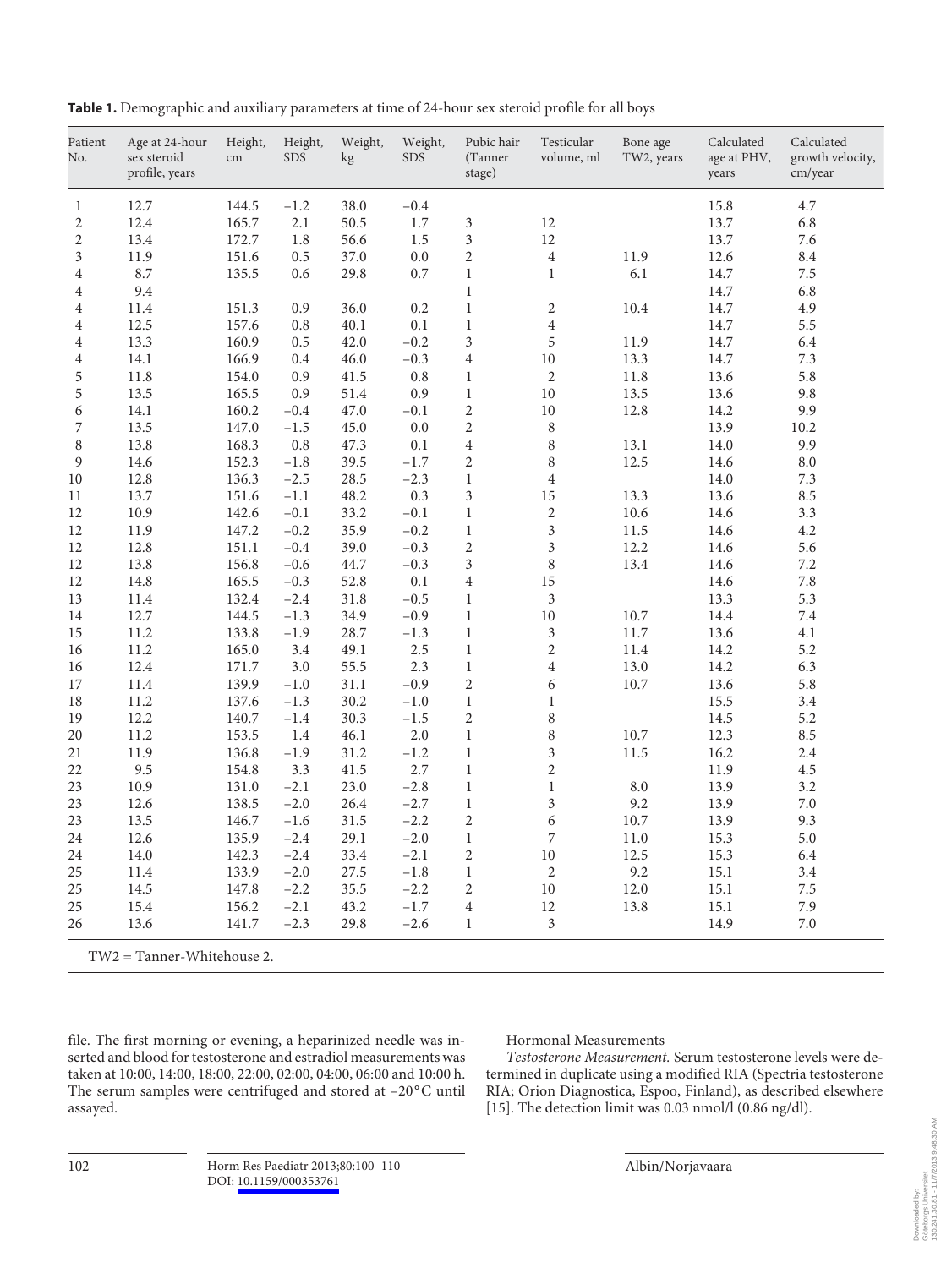

**Fig. 1.** The figure demonstrates the calculation of growth velocity and age at PHV. One boy's height records  $(\nabla)$  are shown with the fitted 6th grade polynomial (solid line). The first derivative of the 6th grade polynomial (dashed line) equals the height velocity. The arrow is a marker of when the second derivative (dotted line) equals 0, which is the age of PHV.

*17β-Estradiol Measurement.* Serum 17β-estradiol concentrations were quantified using an accredited modified extraction RIA (Spectria E2, ORION Diagnostica, Espoo, Finland) with a detection limit of 4 pmol/l (1 pg/ml), as described elsewhere [20, 22, 27] .

#### Growth Velocity Measurements

 Calculating growth velocity using height difference over time is a method that is highly sensitive to height measurement errors and will give a wide variation of results. In this study, a sixth-grade polynomial was fitted to each boy's growth data from the pubertal growth spurt up to PHV. Aiming for the best possible fit of the polynomial to the boy's growth around the age when sex steroids were obtained, the number of height measurements used to fit the polynomial to the growth data ranged from 6 to 32 (mean 12.9, median 11.0). Calculated height values through the polynomial fit were compared with measured height using a Bland-Altman plot [28]. Measured height and calculated height values were similar; the bias (difference between the means) was 0.00091 cm ±0.44 SD. The derivative of the fitted sixth-grade polynomial was used to calculate growth velocity at each time point. The second derivative of the sixth-grade polynomial was used to calculate age at PHV. The age at PHV was determined as the time point where the second derivative is zero. The PHV is reached when the second derivative passes through zero and changes from  $+$  to  $-$ . In figure 1, this is illustrated for 1 boy. This way of treating growth data generates growth velocity values for each time point, including at PHV. Most of the boys were followed through puberty up to final height. The boys with missing data for final height were all followed until growth velocity had clearly leveled off, enabling us to perform these calculations.

 The growth data were collected from GP-GRC, schools and child health services and thus could be of varying quality. However, the most valuable records for the calculations reported here – the growth data around the time point when the sex steroid profiles

were obtained – were all measured at GP-GRC by experienced staff. Each growth chart was checked manually for obvious measurement errors by a pediatric endocrinologist (E.N.) who also assessed whether the calculated PHV and age at PHV were reasonable, controlling for overfitting.

#### Pubertal Growth Patterns

 A variety of growth patterns was seen among the boys, whose prepubertal growth ranged from –3 to +3 SD. The prepubertal and pubertal growth velocity of tall boys was higher than in short and normal-stature boys. However, the growth of tall, normal and short boys was analyzed in relation to their PHV as a ratio, on the assumption that this was similar for all boys. This would allow us to use all boys in the same study population regardless of their prepubertal growth. In figure 2, each boy's growth velocity is expressed as a ratio of PHV at time points every 3 months, from 2.5 years before age at PHV to 6 months after age at PHV. The short boys (prepubertal growth <–2 but >–3 height SDS) and tall boys (prepubertal growth >2 but <3 height SDS) did not differ from the boys with normal stature. The shaded area in figure 2 shows the 95% confidence interval (CI) of the mean of the normal-stature boys, which covers the means of both the short and the tall boys.

#### Pubertal Growth Ratio

 According to Karlberg's ICP model, the pubertal growth component is similar across children, independent of stature, but the combination of differences in the childhood component (prepubertal) and the constant pubertal component results in different growth velocity during puberty between short and tall children. To be able to study the association between sex steroids and growth during the pubertal spurt from prepuberty up to PHV, a pubertal growth ratio was created. The growth velocity at the age when the 24-hour 17β-sex steroid profile was obtained was expressed as a ratio of PHV, adjusted for prepubertal growth [(growth velocity at the age when the 24-hour sex steroid profile was obtained minus prepubertal growth velocity)/(PHV minus prepubertal growth velocity)]. Using the pubertal growth ratio enables us to study the pubertal growth component independent of stature. This ratio was applied to detect any dose-response relationship between sex steroids and growth. In this way, the maximum effect, PHV, corresponds to a pubertal growth ratio value of 1 and the ratio is 0 before puberty starts. We set the age of prepubertal growth to 2.5 years before the age at PHV to be sure that the time period studied covered prepubertal growth.

#### *Statistical Analysis*

 The standard statistical package SPSS, v.17.0 (SPSS Inc., Chicago, Ill., USA) was used to perform statistical analyses, together with GraphPad Prism, v.5.03 (GraphPad Software Inc., http://www. graphpad.com) and WinNonlin, v.4.1 (Pharsight, St Louis, Mo., USA).

 To find the individual sixth-grade polynomial fitting the growth data for each boy, the statistical program SAS, v.8.1 (SAS Institute Inc., Cary, N.C., USA) was used. Age at PHV was calculated by solving the second derivative of the sixth-grade polynomial using Deadline software, v.2.31 (http://deadline.3x.ro/).

 Bland-Altman analysis [28] was used to compare measured and calculated heights. In statistical analyses and figures, values of estradiol below the detection limits were set to the expected value of 2 pmol/l (the detection limit divided by 2).

30:241.30.81 - 11/7/2013 9:48:30 AM 130.241.30.81 - 11/7/2013 9:48:30 AMGöteborgs Universitet Downloaded by: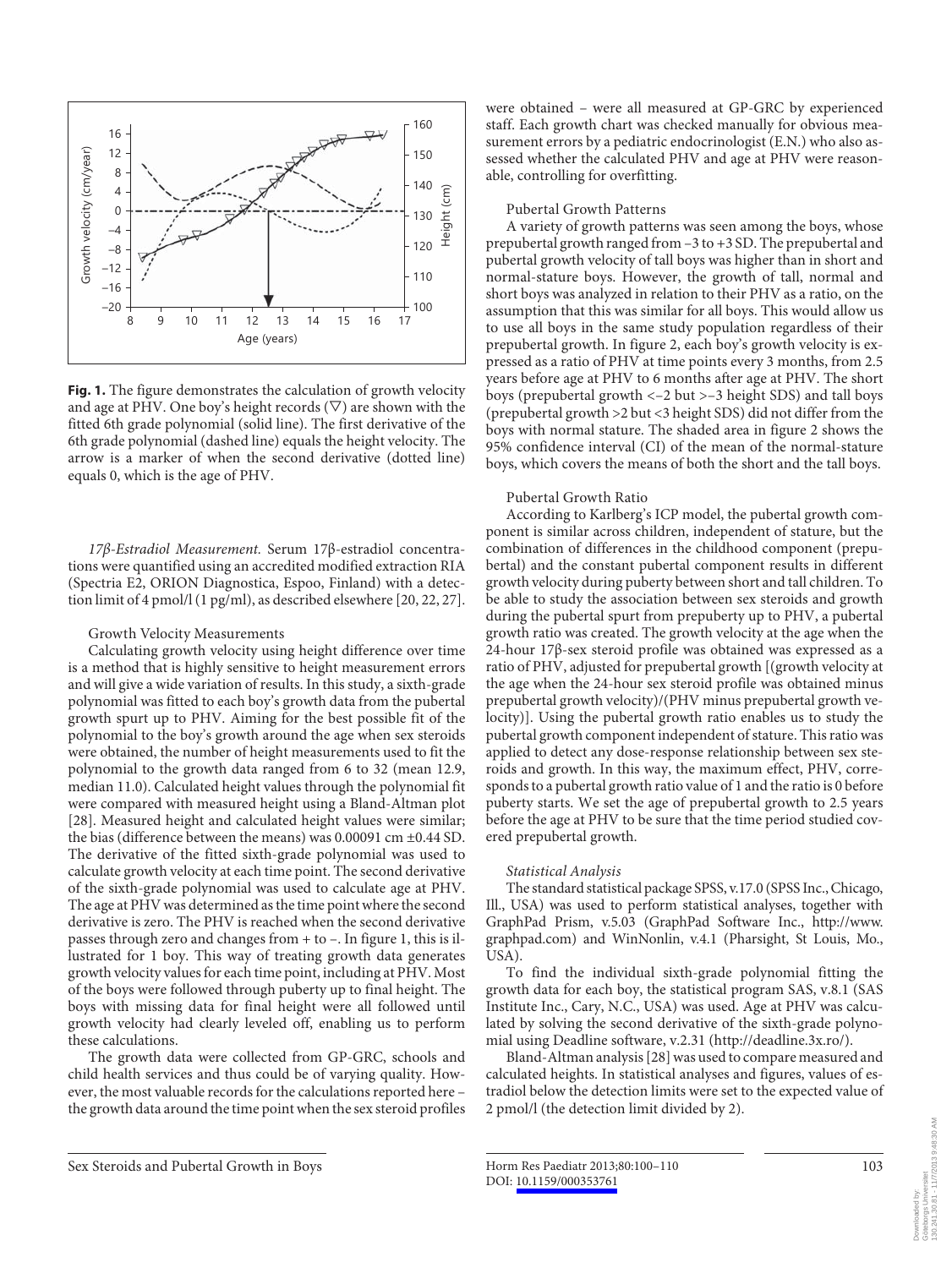**Fig. 2.** Comparison of individual growth patterns for boys of short, tall and normal stature. Scatterplot of the ratio of growth velocity/PHV at different time points from the age at PHV for boys who were short (prepubertal height <–2 but >–3 SD), normal (prepubertal height within ±2 SD) and tall (prepubertal height >2 but <3 SD). The time points are set to every 3 months from 2.5 years before the age at PHV until 6 months after PHV. Interpolation lines represent data for individual boys in the different groups and the mean of all boys with short, tall or normal stature. The mean for boys of normal stature is shown with a shaded area indicating the 95% CI, which includes the means of the tall and short boys.  $\blacktriangledown$  = Normal;  $\nabla$  = short;  $\varnothing$  = tall.

 Testosterone is secreted with a diurnal pattern in boys during both prepuberty and puberty, with the nadir in the evening and the highest levels found in the morning around 06:00 h [15] . Morning testosterone was thereby defined as the value of testosterone obtained from blood samples drawn at 06:00 h. If this value was missing, the value at 04:00 h was used.

 The diurnal pattern of 17β-estradiol seen in early puberty in girls is not seen in boys until they reach mid puberty [22] . The highest values are seen earlier in the morning in boys (around 06:00 h) compared to girls (around 10:00 h)  $[22, 27]$ . Morning 17β-estradiol was thus defined as the value of estradiol obtained from blood samples drawn at 06:00 h. If the value at 06:00 h was missing, the value at 04:00 h was used.

 As the serum testosterone and estradiol levels were not normally distributed, linear and nonlinear regression analyses were performed on log-transformed data.

 Results are expressed as mean (SD) or median (range) unless otherwise stated. p < 0.05 was considered significant.

 Linear regression and nonlinear regression analyses (a dose-response model) were used to calculate the value of sex steroid that will respond to 50% of the pubertal growth ratio, EC<sub>50</sub>. The results are expressed as EC<sub>50</sub> with a 95% CI. A simple Emax model in WinNonlin was also used to find the  $EC_{50}$  value; the analysis was made on nonlog-transformed data with results expressed as  $EC_{50} \pm SD$ .

 In boys with repeated measurements of estradiol and testosterone, the last measurement was included in the correlation analyses and calculations of  $EC_{50}$ .

#### **Results**

## *Anthropometric Data*

 Table 1 shows the descriptive anthropometric data of the study population.



 The mean model fit calculated PHV was 8.7 cm/year (±1.2) for all boys in the study group. The mean age at PHV was 14.3 years  $(\pm 0.85)$ , which is 0.8 years later than a Swedish reference population born in 1974 (13.5 years ±1.03 SD) [29], but this later average onset of PHV is largely explained by the fact that the short boys in the present study had a mean age at PHV of 14.6 years (±0.82). There were 5 boys with both 24-hour sex steroid profiles and bone age measurements  $\pm 3$  months from the age at PHV. Their mean chronological age was 13.8 years  $(\pm 0.44)$ , their bone age was 13.0 years (±0.40) and their median testicular volume was 10 ml  $(8-15)$ .

#### *Growth Velocity and Time to PHV*

Figure 3a shows growth velocity and time from 24hour sex steroid profile to PHV. The 6 boys with 24-hour sex steroid profiles within ±3 months from PHV had a mean growth velocity of 8.95 cm/year (±0.99) and the 11 boys with 24-hour sex steroid profiles in prepuberty had a mean growth velocity of 4.5 cm/year  $(\pm 1.6)$ .

## *Testosterone and Time to PHV*

Figure 3b shows morning testosterone and time from 24-hour testosterone profile to PHV. The median morning testosterone of the 6 boys with 24-hour profiles within  $\pm 3$  months from PHV was 11.4 nmol/l (7– 13), and the 10 boys with 24-hour profiles in prepuberty had a median morning testosterone of 0.25 nmol/l  $(0-1)$ .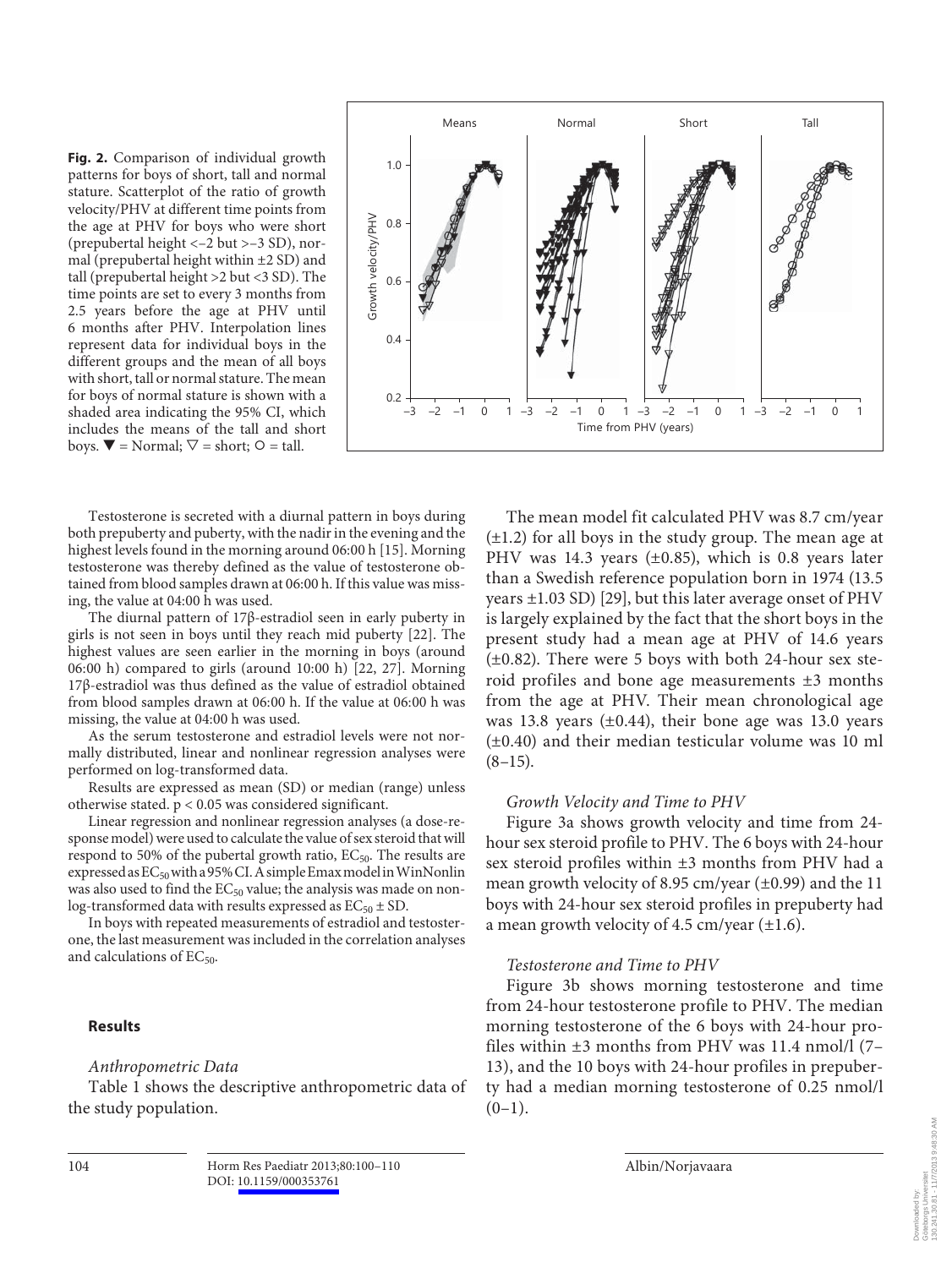

**Fig. 3.** Descriptive scatterplots of growth velocity at the time of investigation (24-hour sex steroid profile) in relation to remaining time to PHV (a), morning testosterone at the time of investigation in relation

to remaining time to PHV ( **b** ) and morning 17β-estradiol at the time of investigation in relation to remaining time to  $PHV(c)$ .  $O = Growth$ velocity;  $\nabla$  = morning testosterone;  $\nabla$  = morning 17 $\beta$ -estradiol.

## *17β-Estradiol and Time to PHV*

Figure 3c shows morning 17 $\beta$ -estradiol and time from 24-hour 17β-estradiol profile to PHV. Around PHV, the median morning estradiol was 14.2 pmol/l (9.9–24.8, n = 6). The median of the medians of the 24-hour 17βestradiol profiles was 9.8 pmol/l  $(7-13, n = 6)$  around PHV. In prepuberty, the median morning 17β-estradiol was 2 pmol/l  $(2-7.9, n = 7)$  and the median of the medians of the 24-hour 17β-estradiol profiles was 2 pmol/l  $(2-9.9, n = 9)$ .

## *Relation between Testosterone and Estradiol*

 There was a strong association between morning testosterone and morning estradiol levels ( $r^2 = 0.64$ , p < 0.0001) among boys with testicular volume from 3 ml. The strongest correlation and the steepest regression line was seen in boys in whom sex steroids were obtained less than 6 months before PHV ( $r = 0.73$ ,  $p < 0.05$ ). In boys with testicular volumes from 3 ml but more than 0.5 years remaining to PHV, the association was slightly weaker  $(r = 0.61, p < 0.05;$  fig. 4).

## *Testosterone and Growth Velocity*

 A positive correlation was found between morning testosterone and growth velocity at the time when the 24 hour profile was obtained ( $r = 0.88$ ,  $p < 0.001$ ). When dividing the boys into groups according to their testicular volumes the strongest correlation was seen in boys with testicular volumes between 3 and 6 ml ( $r = 0.87$ ,  $p <$ 0.001). In boys with testicular volumes above 6 ml the association was weaker ( $r = 0.56$ ,  $p < 0.05$ ). There was no significant correlation between growth velocity and



**Fig. 4.** Linear regression analyses between serum testosterone and estradiol levels in boys with testicular volumes from 3 ml. The steepest regression line was found in boys with sex steroids obtained closer to PHV ( $r = 0.73$ ,  $p < 0.05$ ). In boys with more than 6 months remaining to PHV, the correlation was  $r = 0.61$ ,  $p < 0.05$ .  $\bullet$  = <6 months to PHV;  $\circ$  = >6 months to PHV.

morning testosterone in boys with testicular volume <3 ml. The relation between growth velocity and morning testosterone in boys with different testicular volumes is shown in figure 5. Taking into consideration the different growth patterns of the boys, the pubertal growth ratio was analyzed in relation to early morning testosterone. In 4 boys it was not possible to calculate their prepubertal growth velocity correctly using the fitted sixthgrade polynomial. These 4 boys were excluded from the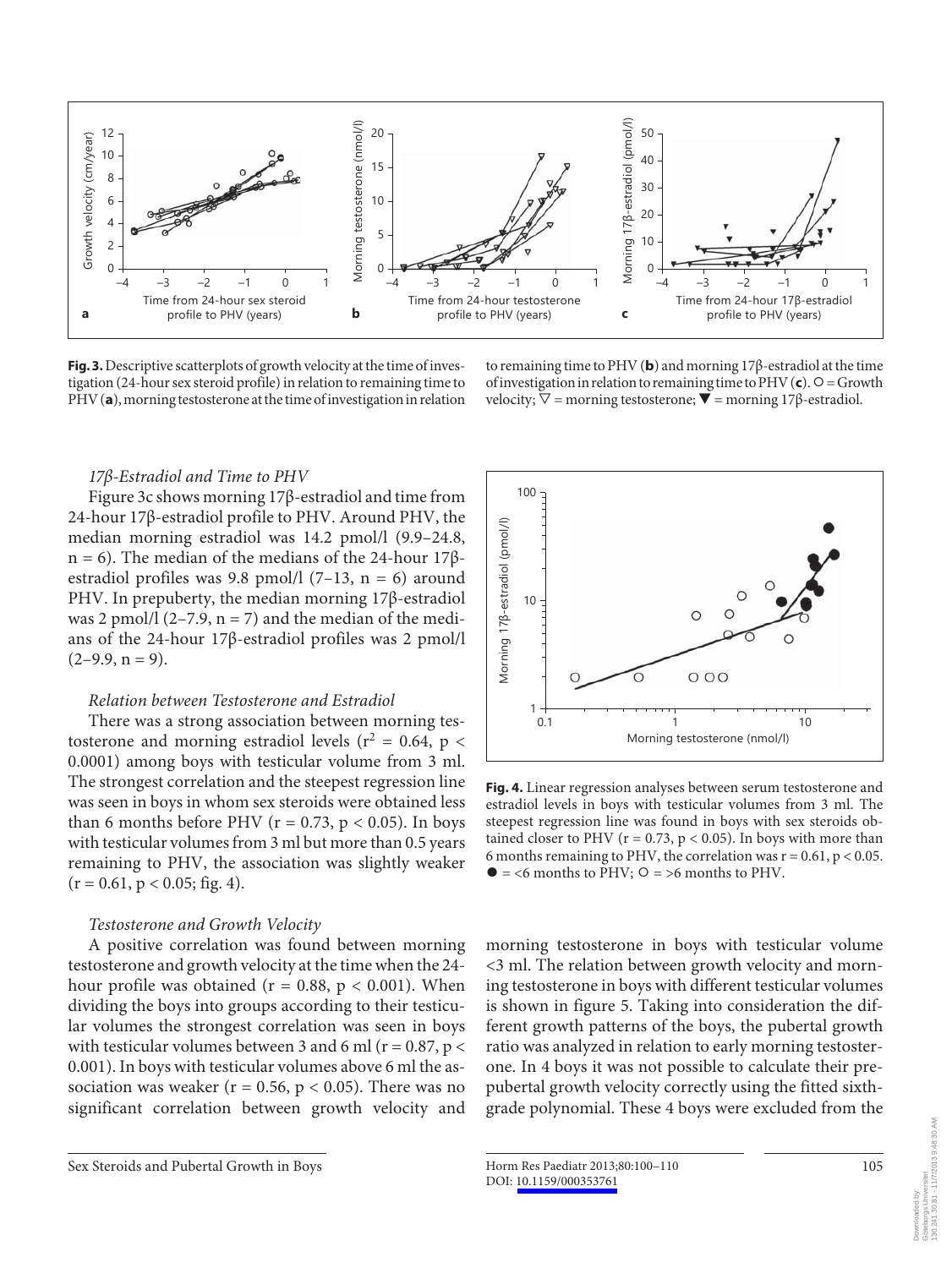

**Fig. 5.** Linear regression analyses between morning testosterone and growth velocity. Significant correlation was seen in boys with testicular volumes of 3–6 ml ( $r = 0.87$ ,  $p < 0.001$ ) and testicular volumes >6 ml (r = 0.56, p < 0.05). ● = <3 ml;  $\nabla$  = 3–6 ml; ▼ = >6 ml.



**Fig. 6.** Nonlinear regression analyses between morning testosterone and the constructed pubertal growth ratio (growth velocity at time of obtained sex steroid/PHV, adjusted for prepubertal growth velocity). The pubertal growth ratio is 0 before puberty starts and 1 at the time of PHV. The calculated  $EC_{50}$  with the 95% CI from the dose-response model is shown. In boys followed longitudinally with multiple measurements, the last measurement was chosen for the analyses, although all data are shown in the figure.  $\blacktriangledown$  = Last measurement;  $\nabla$  = all data.

pubertal growth ratio analysis because the fitting process excluded the growth data close to start of puberty in favor of the best possible fit of the polynomial to the growth data in the time period when 24-hour sex steroid profiles were obtained.

The calculated  $EC_{50}$  value of morning testosterone corresponding to a 50% increase in the pubertal growth ratio was 3.1 nmol/l  $(2.4-4.2, r^2 = 0.84)$  using the dose-response model (fig. 6). A similar level of testosterone was found using linear regression: 2.5 nmol/l (1.8–3.5,  $r^2 = 0.81$ ). Using the third method, the simple Emax model, to calculate an  $EC_{50}$  value, the result was 3.1 nmol/l ( $\pm$ 0.9 SD). The results of the different methods of calculating the  $EC_{50}$  value were comparable. It was possible to calculate an individual  $EC_{50}$ for 1 of the boys with 6 measurements of testosterone and this was close to the value for the whole group: 3.3 nmol/l (2.8–3.9), using the dose-response model.

All boys  $>10$  nmol/l (n = 6) had reached 96% of their pubertal growth ratio and were close to PHV; 1 boy with morning testosterone <10 nmol/l (6.5 nmol/l) was also close to PHV; 11 of 12 boys with testosterone >6 nmol/l had testicular volumes of  $>8$  ml.

 The mean age of the boys with morning testosterone levels between 2.4 and 4.2 nmol/l was 12.7 years (±0.7) and their mean age at PHV was 14.2 years  $(\pm 0.9)$ , with a mean age difference of 1.5 years  $(\pm 0.6)$  between the age when serum testosterone was obtained and the age at PHV.

## *Estradiol and Growth Velocity*

 The morning 17β-estradiol was positively correlated with growth velocity at the time when the 24-hour 17β-estradiol profile was obtained ( $r = 0.54$ ,  $p < 0.05$ ). When excluding the prepubertal boys, the correlation was marginally stronger ( $r = 0.58$ ,  $p < 0.05$ ). For boys with testicular volumes between 3 and 6 ml, there was a correlation of  $r = 0.65$ ,  $p < 0.05$ , but there was no significant correlation between morning estradiol and growth velocity in boys with testicular volumes >6 ml.

 The pubertal growth ratio created was analyzed relative to morning estradiol with the same procedure as was performed with testosterone.

The calculated  $EC_{50}$  value of morning estradiol corresponding to a 50% increase in the pubertal growth ratio was 6.5 pmol/l (3.2–13) using the dose-response model (online suppl. fig. 1; for all online suppl. material, see www.karger.com/doi/10.1159/000353761). Using linear regression, the  $EC_{50}$  value was 6.4 (2.6–13.3). However, the scatter of estradiol levels was wide and the goodnessof-fit was  $r^2 = 0.34$  using the dose-response model and  $r^2$  = 0.35 using linear regression.

 The simple effect max model in WinNonlin calculated an EC<sub>50</sub> of 6.4 pmol/l ( $\pm$ 5.3 SD).

 A total of 7 of 10 boys with 17β-estradiol >9 pmol/l had <4% remaining of their growth up to PHV; 8 of the 10 boys had a testicular volume  $\geq 8$  ml.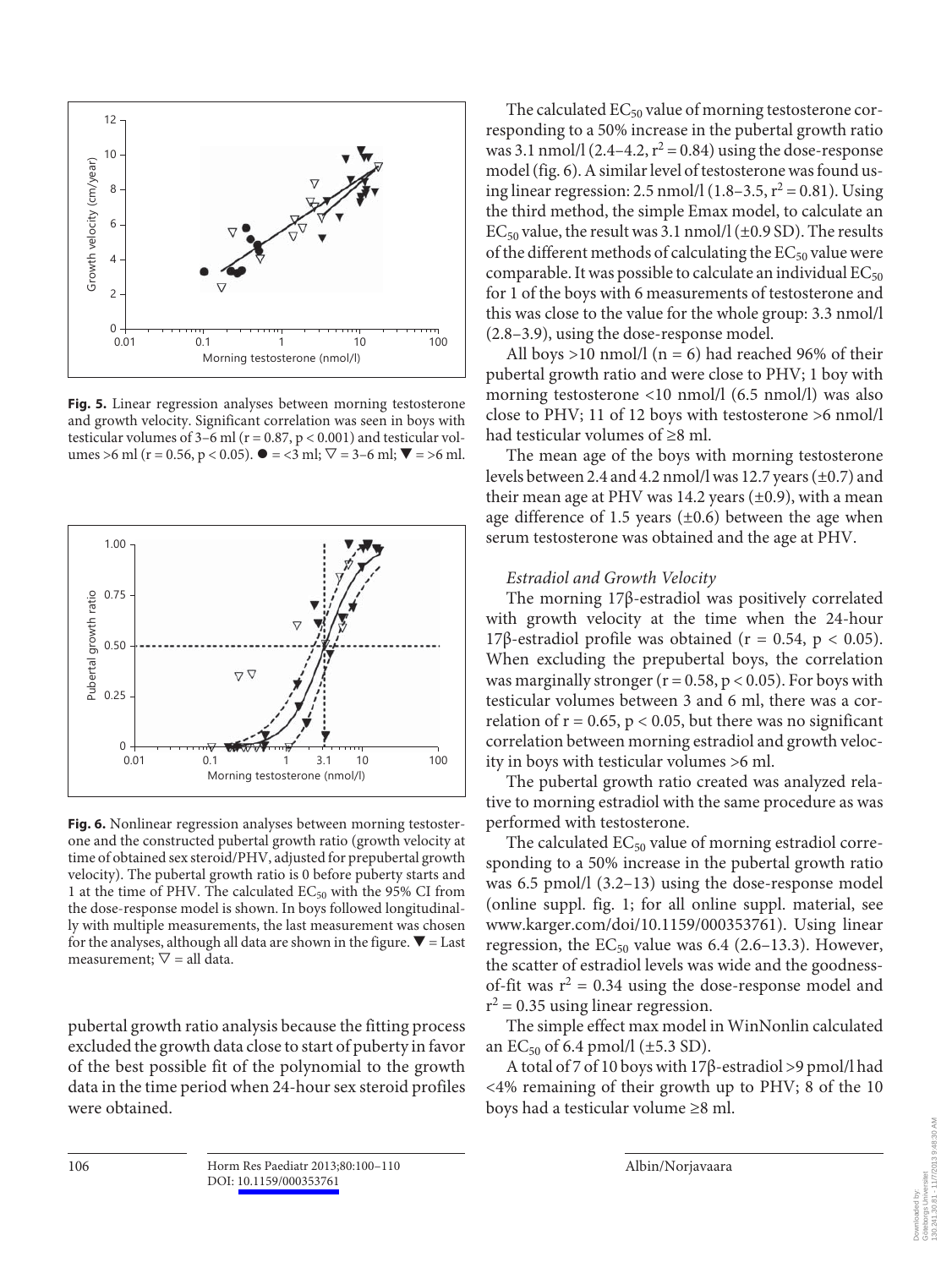The mean age of the boys with morning estradiol levels between 3.2 and 13 pmol/l was 12.9 years  $(\pm 1.0)$  and their mean age at PHV was 14.1 years  $(\pm 0.8)$  with a mean age difference of 1.3 years ( $\pm$ 0.9) between the age when serum estradiol was obtained and the age at PHV.

# **Discussion**

 The present study is unique in providing findings on the detailed association between testosterone, estradiol and increased growth during puberty up to PHV in boys. The testosterone values in this study fit well into the pattern of a dose-response relationship with increased growth velocity up to PHV during puberty, and the calculated  $EC_{50}$  value of testosterone, 3.1 nmol/l (2.4–4.2), corresponds to the low morning testosterone values seen in the transition from early to mid puberty [15]. The mean age of the boys in this study with serum testosterone levels between 2 and 4 nmol/l was 12.7 ± 0.7 years, which is approximately 1.5 years ahead of the timing of their PHV. In a study by Klein et al. [30] in 1996, the level of testosterone 1 year before PHV was approximately 10 nmol/l, which is the level we found in boys closer to PHV. The differences in our results could of course be due to differences in methods of calculating growth velocity but might also reflect differences in the testosterone assays used. The boys in our study with morning testosterone exceeding 10 nmol/l were all close to PHV and had testicular volumes  $\geq 8$  ml, which is in line with findings that pubertal boys reach PHV when their testicular volumes are about 10–12 ml  $[15, 31-33]$ .

 In boys with testicular volumes between 3 and 6 ml there was a correlation between serum testosterone values and increased growth velocity, but the correlation was lower in boys with testicular volumes >6 ml. One possible explanation for the decrease in association when testicular volume exceeds 6 ml is that the remaining increase in growth velocity up to PHV is small but the increase in testosterone is still large. Of special interest in this context is that peak GH secretion occurs close to PHV in Tanner genital stage 4 in boys [34]; given that growth velocity in this time period is correlated to a higher degree with GH secretion, this could be a contributing factor in the weak correlation between testosterone, estradiol and growth velocity in boys closer to PHV. A third possibility is that testosterone/estrogen accelerates the normal process of growth plate senescence, exhaustion and fusion [35] . The process of proliferation starts before testicular volume reaches 6 ml and part of the remaining proliferation process continues independently of steroids, while other parts of the process are still steroid dependent.

 In this study, low levels of estradiol, 6.5 pmol/l (3.2– 13), were found to be associated with a 50% increase in prepubertal growth up to PHV. The boys in our study with estradiol levels around the calculated  $EC_{50}$  had about 1.3 years remaining to PHV and the data are comparable with the results presented by Klein et al. [30] in 1996. These are the levels we find in transition from early to mid puberty (testicular volume 3–6 ml and 8–12 ml, respectively) [10, 22]. Close to PHV, all the boys had estradiol levels >9 pmol/l, which is in line with the levels seen in mid puberty [10, 22] when PHV usually occurs [31–33] . Hence, the results of this study confirm our previous observations in the clinic regarding pubertal stages and sex steroid levels. However, the scatter of estradiol levels is wider in the prepubertal and early pubertal range in relation to growth compared to the scatter of testosterone levels. It has been suggested that the effects of local paracrine or intracrine estrogen production are more important than those of circulating estrogen in men [11, 36] . It is likely that the estradiol levels of importance for early pubertal growth in boys are not the ones we measure in the serum but those resulting from aromatization in the target tissues. There is most likely a large variation in the ability to aromatize testosterone into estradiol in early puberty in boys, which could explain the wide scatter of the measured serum estradiol levels in relation to growth seen in the present study. In contrast, serum testosterone levels show a satisfactory dose-response relationship to growth from prepuberty up to PHV. The diurnal rhythm of estradiol is not apparent in early puberty in boys, as it is in girls, and the progression of estradiol in early and mid puberty is slower compared to the increase in testosterone, probably due to the limited aromatization capacity [22, 27] . In accordance with this, the association between testosterone and estradiol in this study was more apparent later in adolescence, closer to PHV.

 Estrogen – and testosterone after aromatization into estrogen – increases growth velocity during puberty, both through direct effects at the growth plate and through stimulation of GH secretion. ER-α and ER-β are expressed in the anterior pituitary and the hypothalamus [1, 37, 38] . There are also several studies supporting a direct stimulatory effect of androgens on the growth plate cartilage without aromatization into estrogens, although it is now accepted that estrogen in both sexes is the critical hor-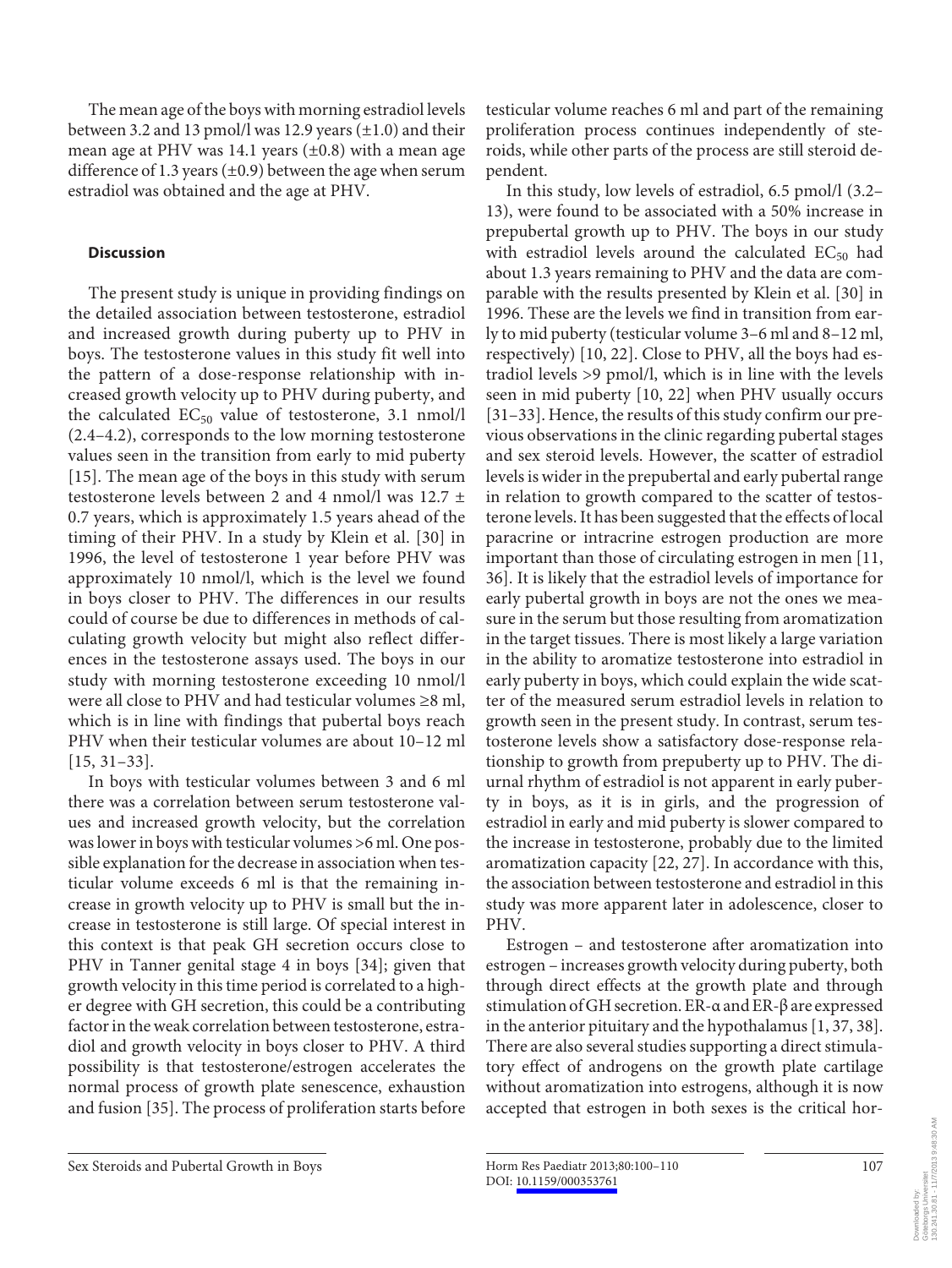mone in controlling growth plate acceleration and fusion. The nonaromatizable androgens DHT and oxandrolone accelerate growth velocity without an increase in GH secretion [39–42] . The direct effect of androgens could be a contributory factor in our finding that testosterone levels show a more stable pattern than estradiol levels in relation to growth up to PHV in boys. In the absence of estradiol action, androgens seem to be able to sustain linear growth, as in the syndromes of estrogen resistance and aromatase deficiency [2, 3]. Patients with complete androgen insensitivity syndrome have a lower final height (–0.6 SD) than normal men, which could be explained by the loss of the direct growth-stimulating effect of androgens at the growth plates compared to normal men [4] . In addition, in girls with Turner syndrome, oxandrolone treatment has a growth-promoting effect and results in an increased final height [43, 44]. Furthermore, boys with familial male precocious puberty treated with an aromatase inhibitor alone do not revert to the normal growth rate, as they do with combination treatment with aromatase inhibitors and antiandrogens [45]. Consequently, androgens are of importance in skeletal growth in boys and contribute to the differences in height between the sexes.

 ER-α, ER-β and androgen receptor can be detected in the human growth plate throughout pubertal development with no sex difference [46] and it is tempting to conclude that the same levels of estradiol in the growth plate would be needed for the pubertal growth spurt in both sexes. However, the levels of serum estradiol in boys during early puberty up to PHV are lower compared to estradiol in girls during their growth spurt [8, 10, 11]. The levels of estradiol close to PHV seen in this study (>9 pmol/l) are the levels we find in the transition from B1 to B2 in girls [27], when their pubertal growth spurt usually starts. The calculated  $EC_{50}$  of 17β-estradiol in this study is also lower than the corresponding  $EC_{50}$  in healthy girls published recently, showing a 50% increase in growth velocity from prepuberty to PHV at a morning 17β-estradiol level of 20 pmol/l  $(13-31)$  [47]. The important levels of estradiol at the growth plates probably correlate to serum estradiol levels to a higher degree in girls than in boys.

 Although the study group in the present study includes boys with short, normal and tall stature, it is possible to analyze the boys as one study group using the pubertal growth ratio, which adjusts for their prepubertal growth. Furthermore, there is no indication of differences in testosterone levels between boys with short, normal or tall stature during puberty [15] and we believe that the calculated EC<sub>50s</sub> provide an accurate indication of what is true regarding all pubertal boys.

 In summary, this study presents the first data on the levels of testosterone and estradiol associated with increased growth up to PHV in boys. Given the limited and variable aromatization capacity in early puberty and the impact of paracrine and intracrine production of estradiol on growth, serum estradiol level is difficult to interpret in relation to growth in boys. Hence, testosterone should be the preferred sex steroid to be measured in serum when it comes to assessing increased growth during puberty up to PHV in boys. Our conclusion is that, at the start of pubertal hormone replacement therapy, the doses of testosterone used should result in the range of serum testosterone levels seen in early puberty in order to optimize the effect of testosterone on growth. This needs to be tested in future clinical studies. Nevertheless, the association we found between testosterone levels and the early part of the pubertal growth spurt is an indication that this could be the case.

# **Acknowledgments**

 The authors thank Professor Kerstin Albertsson-Wikland for making available her study group of healthy boys and for initiating the work for the present analysis. We also thank Tillväxtlaboratoriet, especially Carina Ankarberg-Lindgren, PhD, for her skills in laboratory quality assurance. We are grateful to the staff of the GP-CRC at the Queen Silvia Children's Hospital in Gothenburg, Sweden for technical support and for taking care of the children. We also wish to thank Aimon Niklasson, MD, PhD, for valuable help with programming SAS for the growth velocity calculations. This work was supported by grants from The Sahlgrenska Academy at the University of Gothenburg, the Swedish Medical Research Council (No. 7509), Thelma Zoega's foundation, Stig and Ragna Gorthon's foundation and an unrestricted research grant from Pfizer AB and IPSEN.

## **Disclosure Statement**

 A.-K.A. received an unrestricted research grant from IPSEN. E.N. declares no competing interests.

- **References** 2 Perry RJ, Farquharson C, Ahmed SF: The role of sex steroids in controlling pubertal growth. Clin Endocrinol (Oxf) 2008;68:4–15.
	- 2 Morishima A, Grumbach MM, Simpson ER, Fisher C, Qin K: Aromatase deficiency in male and female siblings caused by a novel mutation and the physiological role of estrogens. J Clin Endocrinol Metab 1995;80:3689– 3698.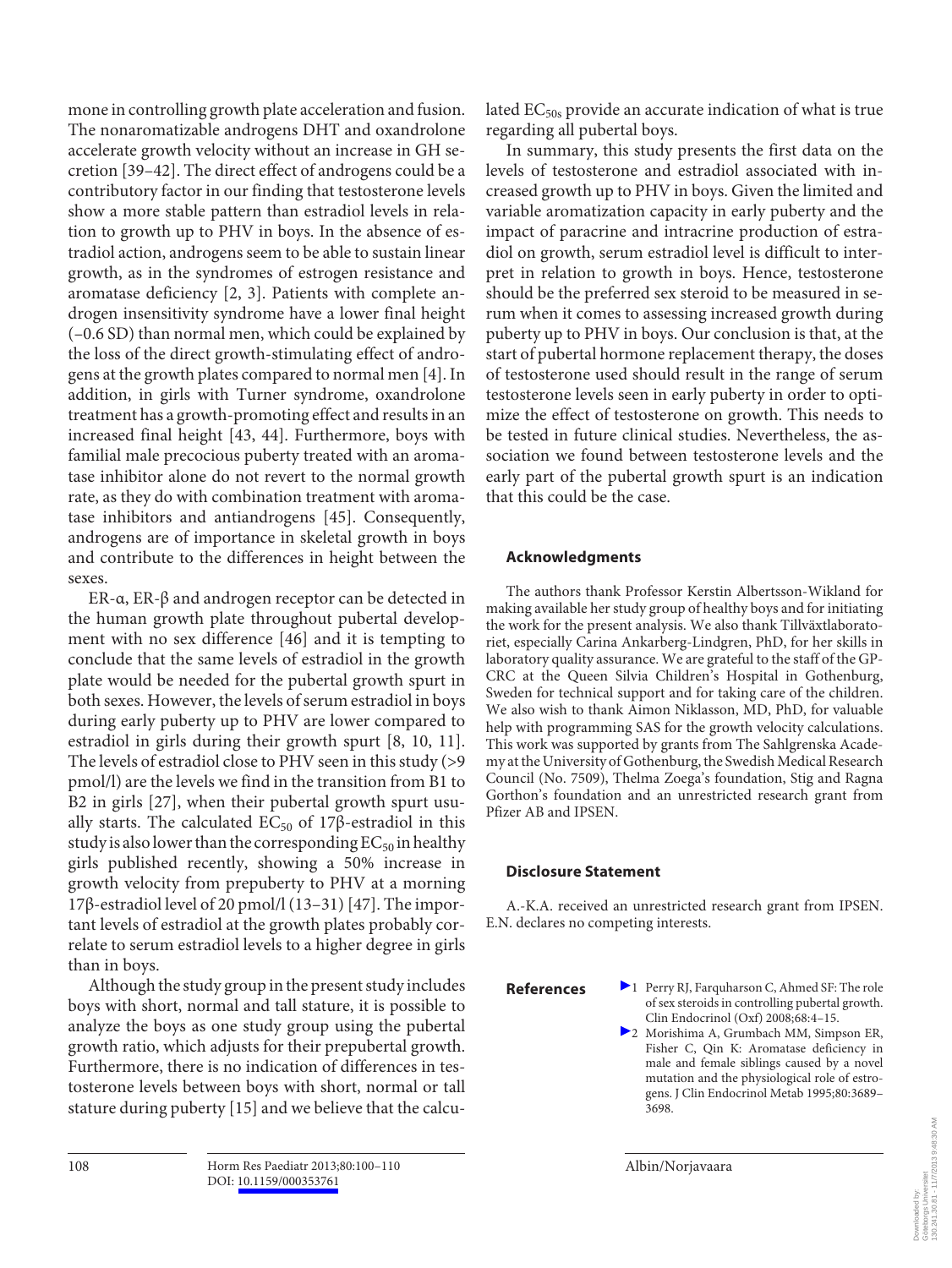- 3 Smith EP, Boyd J, Frank GR, Takahashi 14 Mitamura R, Yano K, Suzuki N, Ito Y, Makita 27 Norjavaara E, Ankarberg C, Albertsson-Wik-H, Cohen RM, Specker B, Williams TC, Lubahn DB, Korach KS: Estrogen resistance caused by a mutation in the estrogen-receptor gene in a man. N Engl J Med 1994;331: 1056–1061.
- Jr, Ritzen EM, Atares M, Ferrandez A: Pubertal growth in patients with androgen insensitivity: indirect evidence for the importance of estrogens in pubertal growth of girls. J Pediatr 1986;108:694–697.
- ▶ 5 Veldhuis JD, Metzger DL, Martha PM Jr, ▶ 16 Mauras N, Kerrigan JR, Keenan B, Rogol AD, Pincus SM: Estrogen and testosterone, but not a nonaromatizable androgen, direct network integration of the hypothalamo-somatotrope (growth hormone)-insulin-like growth factor 1 axis in the human: evidence from pubertal pathophysiology and sex-steroid hormone replacement. J Clin Endocrinol Metab 1997;82: 3414–3420.
- 6 Marshall WA, Tanner JM: Variations in pattern of pubertal changes in girls. Arch Dis Child 1969;44:291–303.
- 7 Marshall WA, Tanner JM: Variations in the pattern of pubertal changes in boys. Arch Dis Child 1970;45:13–23.
- ▶ 8 Klein KO, Baron J, Colli MJ, McDonnell DP, ▶ 19 Cutler GB Jr: Estrogen levels in childhood determined by an ultrasensitive recombinant cell bioassay. J Clin Invest 1994;94:2475– 2480.
- 9 Courant F, Aksglaede L, Antignac JP, Monteau F, Sorensen K, Andersson AM, Skakkebaek NE, Juul A, Bizec BL: Assessment of circulating sex steroid levels in prepubertal and pubertal boys and girls by a novel ultrasensitive gas chromatography-tandem mass spectrometry method. J Clin Endocrinol Metab 2010;95:82–92.
- ▶ 10 Janfaza M, Sherman TI, Larmore KA, Brown- ▶ 21 Dawson J, Klein KO: Estradiol levels and secretory dynamics in normal girls and boys as determined by an ultrasensitive bioassay: a 10-year experience. J Pediatr Endocrinol 22 Metab 2006;19:901–909.
- 11 Grumbach MM: Estrogen, bone, growth and sex: a sea change in conventional wisdom. J Pediatr Endocrinol Metab 2000; 13(suppl 6):1439–1455.
- 12 Albertsson-Wikland K, Rosberg S, Lannering B, Dunkel L, Selstam G, Norjavaara E: Twenty-four-hour profiles of luteinizing hormone, follicle-stimulating hormone, testosterone, and estradiol levels: a semilongitudinal study throughout puberty in healthy boys. J Clin Endocrinol Metab 1997;82:541– 549.
- 13 Andersson AM, Juul A, Petersen JH, Muller J, Groome NP, Skakkebaek NE: Serum inhibin B in healthy pubertal and adolescent boys: relation to age, stage of puberty, and follicle-stimulating hormone, luteinizing hormone, testosterone, and estradiol levels. J Clin Endocrinol Metab 1997;82:3976– 3981.
- Y, Okuno A: Diurnal rhythms of luteinizing hormone, follicle-stimulating hormone, and testosterone secretion before the onset of male puberty. J Clin Endocrinol Metab 1999; 84:29–37.
- 4 Zachmann M, Prader A, Sobel EH, Crigler JF 15 Ankarberg-Lindgren C, Norjavaara E: Changes of diurnal rhythm and levels of total and free testosterone secretion from pre- to late puberty in boys: testis size of 3 ml is a transition stage to puberty. Eur J Endocrinol 2004; 29 151:747–757.
	- 16 Boyar RM, Rosenfeld RS, Kapen S, Finkelstein JW, Roffwarg HP, Weitzman ED, Hellman L: Human puberty. Simultaneous augmented secretion of luteinizing hormone and testosterone during sleep. J Clin Invest 1974;54: 609–618.
	- 17 Norjavaara E, Ankarberg-Lindgren C: Modified Spectria testosterone RIA detects same testosterone levels in prepubertal and pubertal children as liquid chromatography tandem mass spectrometry (abstract). Horm Res > 31 2011;76(suppl 2):750.
	- 18 Bay K, Andersson AM, Skakkebaek NE: Estradiol levels in prepubertal boys and girls – analytical challenges. Int J Androl 2004;27: 232 266–273.
	- Lee JS, Ettinger B, Stanczyk FZ, Vittinghoff E, Hanes V, Cauley JA, Chandler W, Settlage J, Cummings SR: Comparison of methods to measure low serum estradiol levels in postmenopausal women. J Clin Endocrinol Metab 2006;91:3791–3797.
	- 20 Ankarberg-Lindgren C, Norjavaara E: A purification step prior to commercial sensitive immunoassay is necessary to achieve clinical usefulness when quantifying serum 17β-estradiol in prepubertal children. Eur J Endocrinol > 35 2008;158:117–124.
	- Stanczyk FZ, Cho MM, Endres DB, Morrison JL, Patel S, Paulson RJ: Limitations of direct estradiol and testosterone immunoassay kits. > 36 Steroids 2003;68:1173–1178.
	- 22 Ankarberg-Lindgren C, Norjavaara E: Twenty-four hour secretion pattern of serum estradiol in healthy prepubertal and pubertal  $\triangleright$  37 boys as determined by a validated ultra-sensitive extraction RIA. BMC Endocr Disord 2008;8:10.
	- ▶ 23 Wikland KA, Luo ZC, Niklasson A, Karlberg ▶ 38 J: Swedish population-based longitudinal reference values from birth to 18 years of age for height, weight and head circumference. Acta > 39 Paediatr 2002;91:739–754.
		- 24 Tanner JM: Growth at Adolescence. Oxford, Blackwell Scientific, 1962.
	- 25 Prader A: Testicular size: assessment and clinical importance. Triangle 1966;7:240–243.
		- 26 Tanner J, Whitehouse R, Cameron N, Marshall W, Healy M, Goldstein H: Assessment of Skeletal Maturity and Prediction of Adult Height (TW2 method). New York, Academic press, 1983.
- land K: Diurnal rhythm of 17β-estradiol secretion throughout pubertal development in healthy girls: evaluation by a sensitive radioimmunoassay. J Clin Endocrinol Metab 1996; 81:4095–4102.
- 28 Bland JM, Altman DG: Statistical methods for assessing agreement between two methods of clinical measurement. Lancet 1986;1: 307–310.
	- Liu YX, Wikland KA, Karlberg J: New reference for the age at childhood onset of growth and secular trend in the timing of puberty in Swedish. Acta Paediatr 2000;89: 637–643.
- 30 Klein KO, Martha PM Jr, Blizzard RM, Herbst T, Rogol AD: A longitudinal assessment of hormonal and physical alterations during normal puberty in boys. II. Estrogen levels as determined by an ultrasensitive bioassay. J Clin Endocrinol Metab 1996; 81: 3203–3207.
	- Zachmann M, Prader A, Kind HP, Hafliger H, Budliger H: Testicular volume during adolescence. Cross-sectional and longitudinal studies. Helv Paediatr Acta 1974;29:61–72.
	- Tanner JM, Whitehouse RH: Clinical longitudinal standards for height, weight, height velocity, weight velocity, and stages of puberty. Arch Dis Child 1976;51:170–179.
- Beattie MS, Folkerd E, Dowsett M, Grady D, 33 Taranger J, Engstrom I, Lichtenstein H, Svennberg-Redegren I: VI. Somatic pubertal development. Acta Paediatr Scand Suppl 1976;258: 121–135.
	- 34 Albertsson-Wikland K, Rosberg S, Karlberg J, Groth T: Analysis of 24-hour growth hormone profiles in healthy boys and girls of normal stature: relation to puberty. J Clin Endocrinol Metab 1994;78:1195–1201.
	- 35 Weise M, De-Levi S, Barnes KM, Gafni RI, Abad V, Baron J: Effects of estrogen on growth plate senescence and epiphyseal fusion. Proc Natl Acad Sci USA 2001;98:6871–6876.
	- Simpson ER, Clyne C, Rubin G, Boon WC, Robertson K, Britt K, Speed C, Jones M: Aromatase – a brief overview. Annu Rev Physiol 2002;64:93–127.
	- 37 Emons J, Chagin AS, Savendahl L, Karperien M, Wit JM: Mechanisms of growth plate maturation and epiphyseal fusion. Horm Res Paediatr 2011;75:383–391.
	- Frank GR: Role of estrogen and androgen in pubertal skeletal physiology. Med Pediatr Oncol 2003;41:217–221.
	- Malhotra A, Poon E, Tse WY, Pringle PJ, Hindmarsh PC, Brook CG: The effects of oxandrolone on the growth hormone and gonadal axes in boys with constitutional delay of growth and puberty. Clin Endocrinol (Oxf) 1993;38:393–398.
	- 40 Crowne EC, Wallace WH, Moore C, Mitchell R, Robertson WH, Holly JM, Shalet SM: Effect of low dose oxandrolone and testosterone treatment on the pituitary-testicular and GH axes in boys with constitutional delay of growth and puberty. Clin Endocrinol (Oxf) 1997;46:209–216.